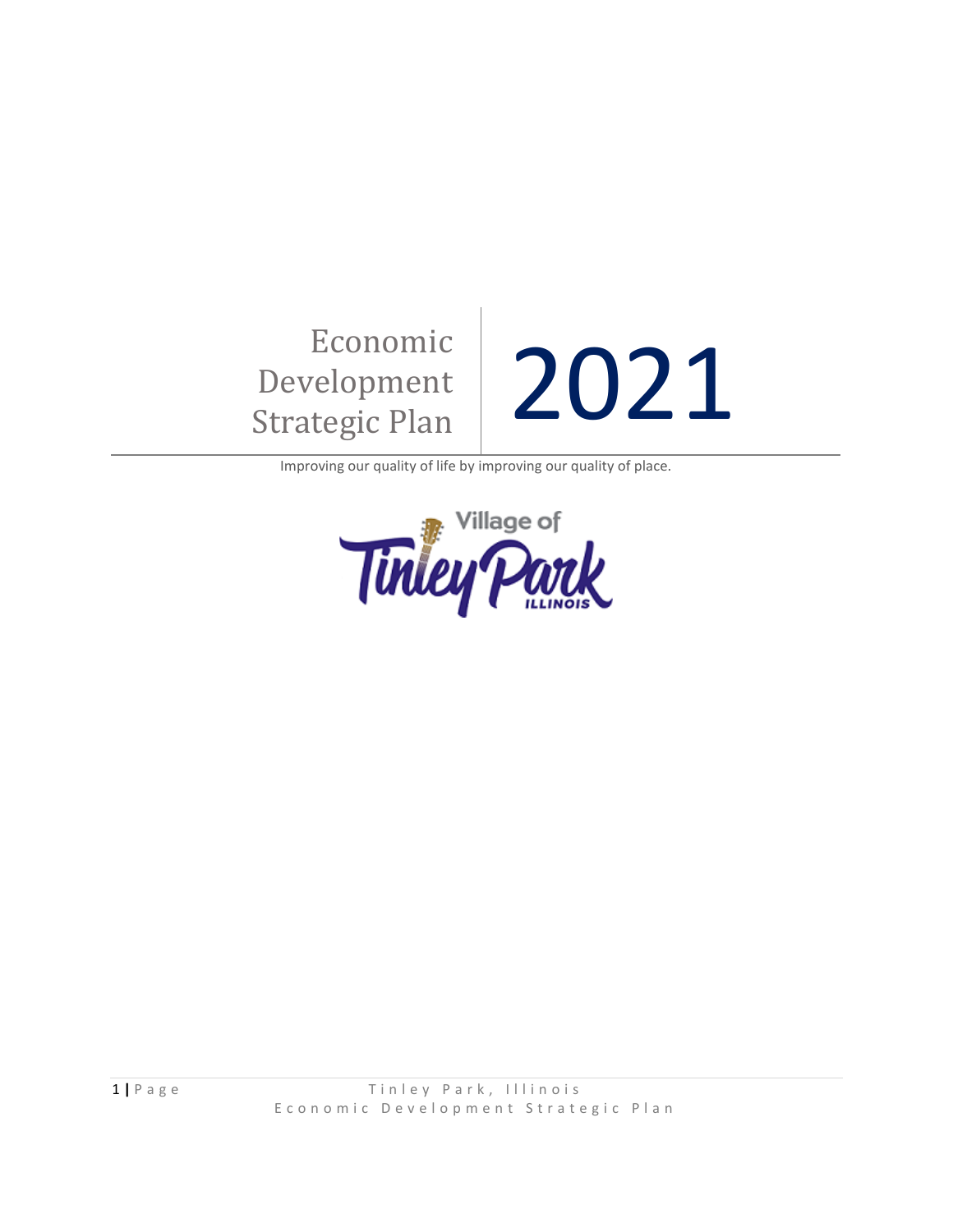| Strategy 1- Continue to Develop the Downtown In Order to Further Tinley Park As A Vibrant Destination5     |
|------------------------------------------------------------------------------------------------------------|
| Strategy 2- Redevelop and Attract New Businesses to the 159 <sup>th</sup> Street & Harlem Avenue Corridor5 |
|                                                                                                            |
|                                                                                                            |
| Strategy 5- Implement Infrastructure Improvements For the Lagrange Road Corridor To Attract                |
|                                                                                                            |
|                                                                                                            |
|                                                                                                            |
|                                                                                                            |
|                                                                                                            |
|                                                                                                            |

# CONTENTS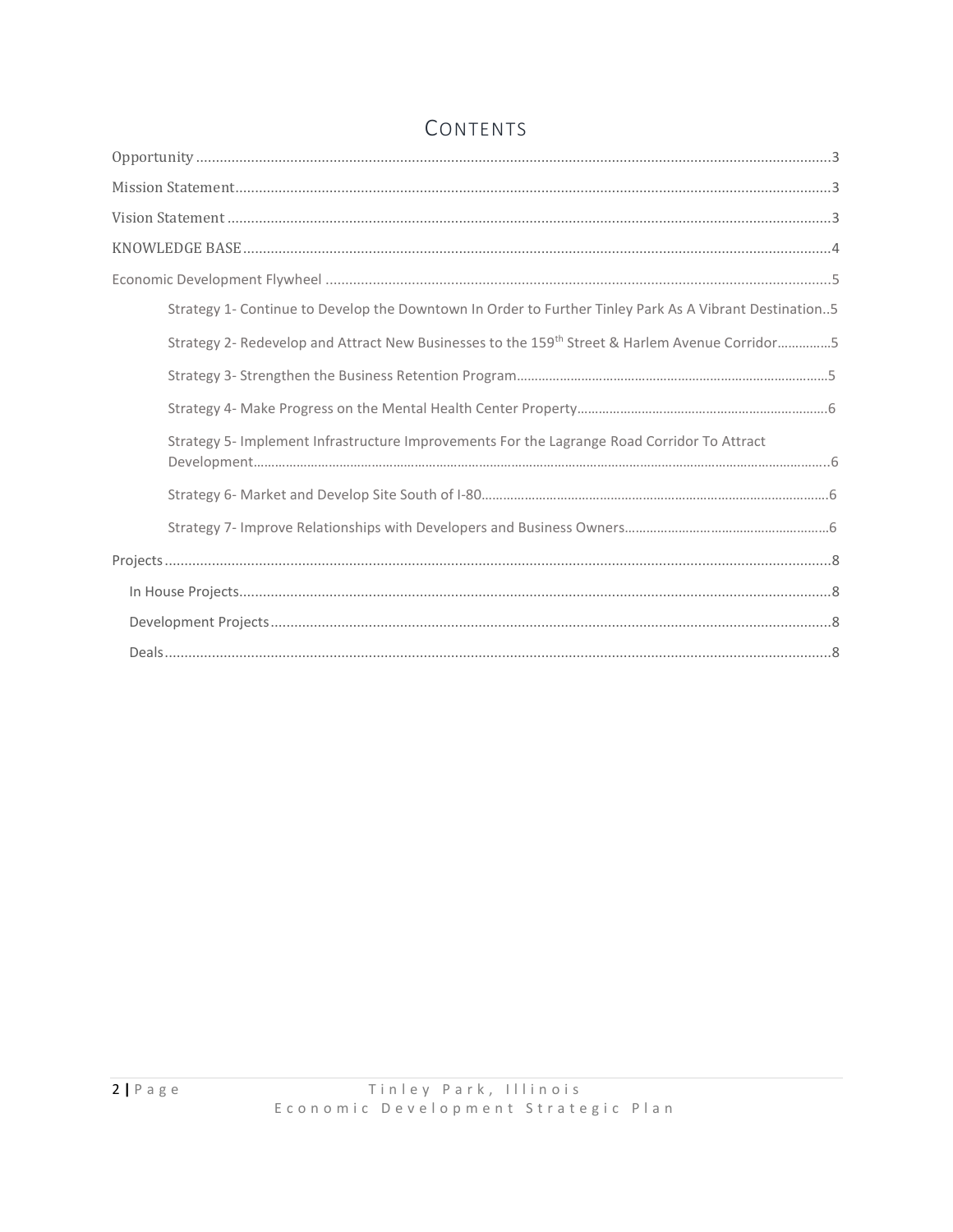THIS PLAN HAS BEEN WRITTEN RECOGNIZING THAT LOCAL ECONOMIC DEVELOPMENT REQUIRES ONGOING EFFORTS AND FLEXIBILITY TO ADAPT AND RESPOND TO REGIONAL, NATIONAL AND GLOBAL CHANGES. THE PLAN IS INTENDED TO BE A LIVING DOCUMENT THAT **IS REVIEWED AND UPDATED REGULARLY.** 

# <span id="page-2-0"></span>**OPPORTUNITY**

**T H E M A J O R I T Y O F O U R R E S I D E N T S L I V E I N T I N L E Y P A R K B U T W O R K I N C H I C A G O . T H I S**  PROVIDES AN OPPORTUNITY TO ATTRACT COMPANIES TO TINLEY PARK AS OUR ABUNDANT **W O R K F O R C E I S T H E T O P S C A R C E R E S O U R C E C O M P A N I E S A R E L O O K I N G F O R . I N A D D I T I O N , T I N L E Y P A R K C A N S U P P O R T T H E S E C O M P A N I E S W I T H A C C E S S T O T W O I N T E R S T A T E S A N D A V A I L A B L E I N F R A S T R U C T U R E S U C H A S C H I C A G O W A T E R A N D R A I L L I N E S** .

|                                         | 2015   | 2016   | 2017    |
|-----------------------------------------|--------|--------|---------|
|                                         | Count  | Count  | Count   |
| Living Outside, Employed in Tinley Park | 17,300 | 17,654 | 18,503  |
| Employed and Living in Tinley Park      | 2.843  | 2.887  | 2.903   |
| Living in Tinley Park, Employed Outside | 25.020 | 25.677 | 26,057* |
| *To be updated                          |        |        |         |

## <span id="page-2-1"></span>MISSION STATEMENT

THE MISSION OF THE VILLAGE OF TINLEY PARK ECONOMIC AND COMMERCIAL COMMISSION **( E C C ) I S T O A D V I S E T H E V I L L A G E B O A R D R E G A R D I N G M A T T E R S R E L A T E D T O T H E V I L L A G E ' S E C O N O M I C E N V I R O N M E N T , B U S I N E S S C L I M A T E , A N D Q U A L I T Y O F L I F E . T H I S S T R A T E G I C P L A N**  HAS BEEN PREPARED BY THE COMMISSION IN ORDER TO ESTABLISH GOALS AND STRATEGIES **T O C R E A T E W E A L T H A N D C O N T I N U O U S L Y I M P R O V E T H E L O C A L E C O N O M I C C L I M A T E .**

# <span id="page-2-2"></span>VISION STATEMENT

**T H E V I L L A G E O F T I N L E Y P A R K S H A L L B E R E C O G N I Z E D A S A V I B R A N T , S A F E , A N D F I S C A L L Y S T R O N G C O M M U N I T Y T H A T P R O V I D E S A H I G H Q U A L I T Y - O F - L I F E F O R C I T I Z E N S T O W O R K , L I V E , I N V E S T , S H O P , P L A Y , A N D R A I S E A F A M I L Y .**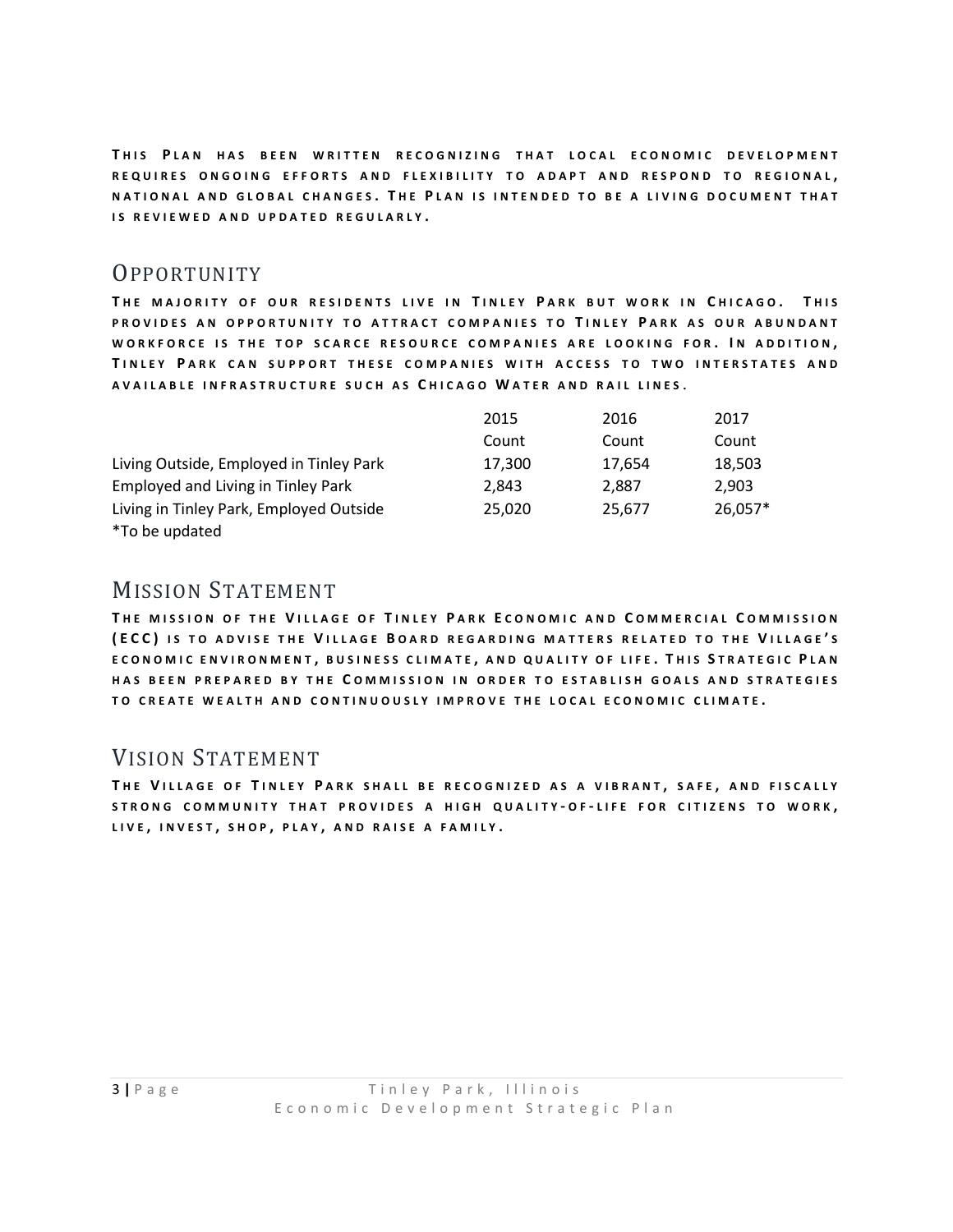# <span id="page-3-0"></span>KNOWLEDGE BASE

**THE ESSENCE OF ECONOMIC DEVELOPMENT IS INFORMATION BROKERING. LETTING WHO, KNOW WHAT AND WHEN. IF ANY THESE ARE OFF CURRENT AND FUTURE DEALS MAY BE LOST. THE GOAL IS TO USE THIS FOLLOWING DATA TO CREATE INFORMATION AND CONVERT IT INTO KNOWLEDGE TO FORM STRATEGIES AROUND.**

| <b>BUSINESS DATA</b>           |              | <b>EMPLOYMENT</b>                                            |              |
|--------------------------------|--------------|--------------------------------------------------------------|--------------|
| <b>Businesses</b>              | 1,608        | Total                                                        | 29,393       |
| Employees                      | 29,393       | <b>Health Care &amp; Social Assistance</b>                   | 14.3%        |
|                                |              | <b>Retail Trade</b>                                          | 13%          |
| <b>COMMUNITY DATA</b>          |              | Education                                                    | 10.5%        |
| Population                     | 55,773       | Manufacturing                                                | 8%<br>8%     |
| Daytime Population             | 49,153       | Finance/Insurance/Real Estate                                |              |
| Workers                        | 23,525       | Professional, Scientific &                                   |              |
| Residents                      | 25,628       | <b>Technical Services</b>                                    | 7.8%         |
| Median Age                     | 40.4         | <b>Accommodation &amp; Food Services</b>                     | 6.8%         |
| Median Income                  | \$78,343     | Construction                                                 | 6.3%         |
| <b>Median Home Value</b>       | \$231,400    | Transportation & Warehousing<br><b>Public Administration</b> | 5.9%<br>4.4% |
|                                |              | <b>Wholesale Trade</b>                                       | 3.4%         |
| <b>GAPS</b>                    |              | Information                                                  | 2.5%         |
| <b>Grocery Stores</b>          | \$62,608,938 |                                                              |              |
| <b>Gasoline Stations</b>       | \$61,433,946 | Civilian Employed                                            | 96.1%        |
| <b>Clothing Stores</b>         | \$26,357,197 | Civilian Unemployed                                          | 3.9%         |
| <b>Non-store Retailers</b>     | \$18,158,030 |                                                              |              |
| <b>Furniture Stores</b>        | \$9,110,379  | <b>White Collar</b>                                          | 68.5%        |
| <b>Health Stores</b>           | \$8,417,323  | <b>Services</b>                                              | 13.2%        |
| Sporting, Hobby Stores         | \$1,504,377  | <b>Blue Collar</b>                                           | 18.3%        |
| <b>SITE DATA</b>               |              | <b>EDUCATIONAL ATTAINMENT</b>                                |              |
| Office Rent                    | \$21.63/SF   | Persons aged 25+                                             |              |
| <b>Industrial Rent</b>         | \$7.38/SF    | <b>High School Graduate</b>                                  | 94.7%        |
| <b>Retail Rent</b>             | \$18.48/SF   | <b>Bachelor's Degree</b>                                     | 23%          |
|                                |              | Graduate Degree                                              | 11.3%        |
| Office Vacancy Rate            | 10.2%        |                                                              |              |
| <b>Industrial Vacancy Rate</b> | 1.9%         |                                                              |              |
| <b>Retail Vacancy Rate</b>     | 9.2%         |                                                              |              |
|                                |              |                                                              |              |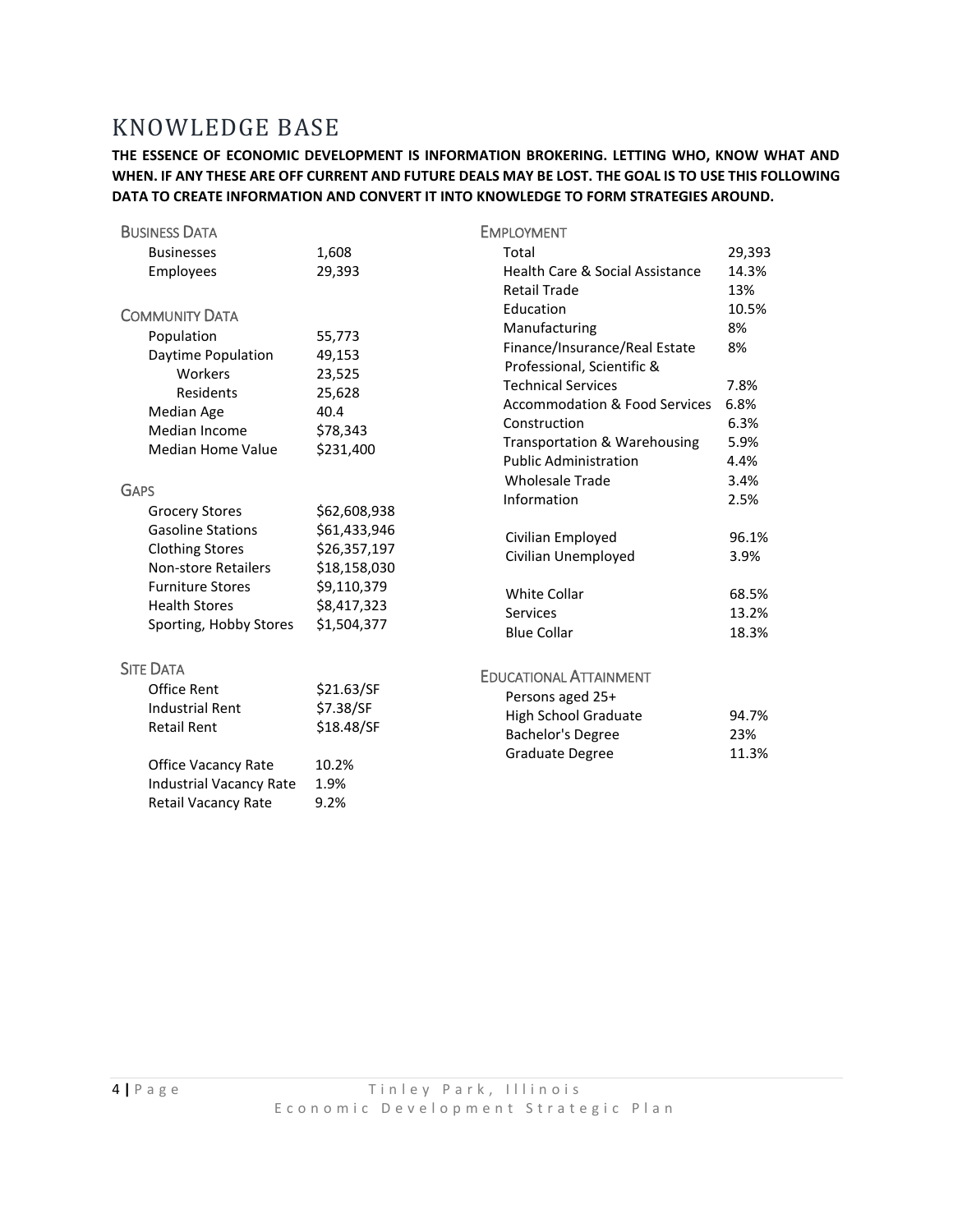# <span id="page-4-0"></span>ECONOMIC DEVELOPMENT FLYWHEEL

**T H E R E A R E T H R E E G O A L S : R E S O U R C E D E V E L O P M E N T , B U S I N E S S D E V E L O P M E N T , A N D**  PROSPECT DEVELOPMENT WITH SEVEN OBJECTIVES IN ECONOMIC DEVELOPMENT. **T H I S P L A N W I L L U T I L I Z E P R I O R I T I Z E D S T R A T E G I E S T O A C C O M P L I S H T H E S E G O A L S , BUT NOT NECESSARILY IN THIS ORDER.** 

## **STRATEGY 1**

#### *Objective-Encourage Development*

## *CONTINUE TO DEVELOP THE DOWNTOWN IN ORDER TO FURTHER TINLEY PARK AS A VIBRANT DESTINATION*

**TACTICS** 

- Recruit entertainment and tourism-related businesses as well as restaurants and other retail users which will encourage pedestrian traffic.
- Develop Harmony Square as a regional destination and "third place" for residents and visitors.
- Continue to work with brokers and developers to fill vacancies and look for new development opportunities.
- Continue to promote the Oak Park Avenue Grant Program to encourage improvements to commercial properties as well as recruit retail, office, entertainment and tourism-related businesses.
- Develop a Retail Grant Program that is more robust and flexible than the current Retail Grant offered under the Oak Park Avenue Grant Program.

### **METRICS**

- PROJECT COUNT Downtown project trends.
- ACTIVITY COUNT The sum of downtown project meetings and inquiry trends.
- PERCENT COMPLETE When a project is complete, the strategy will be accomplished.
- PERCENT COMPLETE When a new Retail Grant is created, the strategy will be accomplished

### **STRATEGY 2**

#### *Objective- Sell Tinley*

## *REDEVELOP AND ATTRACT NEW BUSINESSES TO THE 159TH STREET AND HARLEM AVENUE CORRIDOR*

#### **TACTICS**

- Focus efforts to redevelop and attract new businesses to Park Center Plaza and Tinley Park Plaza.
- Increase and improve economic development marketing materials as well as the website.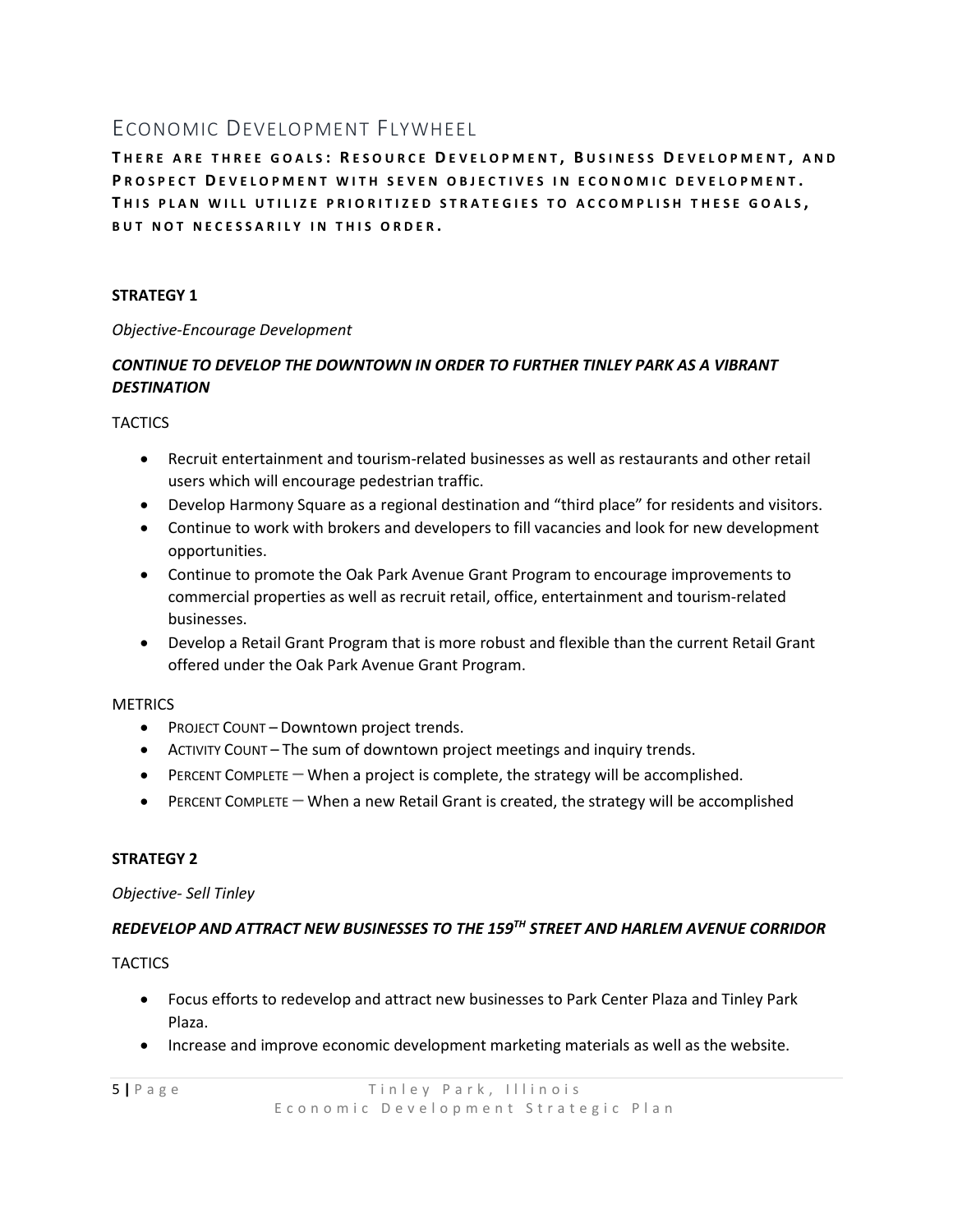- Maintain constant communication with brokers through e-newsletters, social media and other traditional communication methods.
- Utilize available Tax Increment Financing (TIF) and other incentive resources to attract high sales tax-generating retailers, which will in turn attract other desired retailers.

#### **METRICS**

- PROJECT COUNT  $-159<sup>th</sup>$  and Harlem project trends.
- ACTIVITY COUNT The sum of 159<sup>th</sup> and Harlem project meetings and inquiry trends.
- PERCENT COMPLETE When 100% of vacancy is occupied, the strategy will be accomplished.

#### **STRATEGY 3**

#### *Objective Business Retention & Expansion*

#### *STRENGTHEN THE BUSINESS RETENTION PROGRAM*

#### **TACTICS**

- Meet with two or three existing businesses a week to promote business retention.
- TACTIC: Ensure we have several touch points for businesses, such as the Noteworthy News enewsletter, social media and telephone, when meeting in person is not an option.
- Continually improve programs to welcome and engage new businesses.
- Assist business owners by ensuring they have access to a strong workforce.
- Conduct, at minimum, bi-annual Village-wide business retention assessment surveys as part of our economic development efforts.
- Maintain our economic development software up to date to ensure we have the best and most relevant information for our businesses.

#### METRIC

PROJECT COUNT – BRE project trends.

ACTIVITY COUNT  $-$  The sum of BRE meetings and inquiry trends.

#### **STRATEGY 4**

#### *Objective-Blight Removal*

#### *MAKE PROGRESS ON THE MENTAL HEALTH CENTER PROPERTY*

#### **TACTICS**

- Acquire property.
- Begin remediation of property.
- Finalize development plan.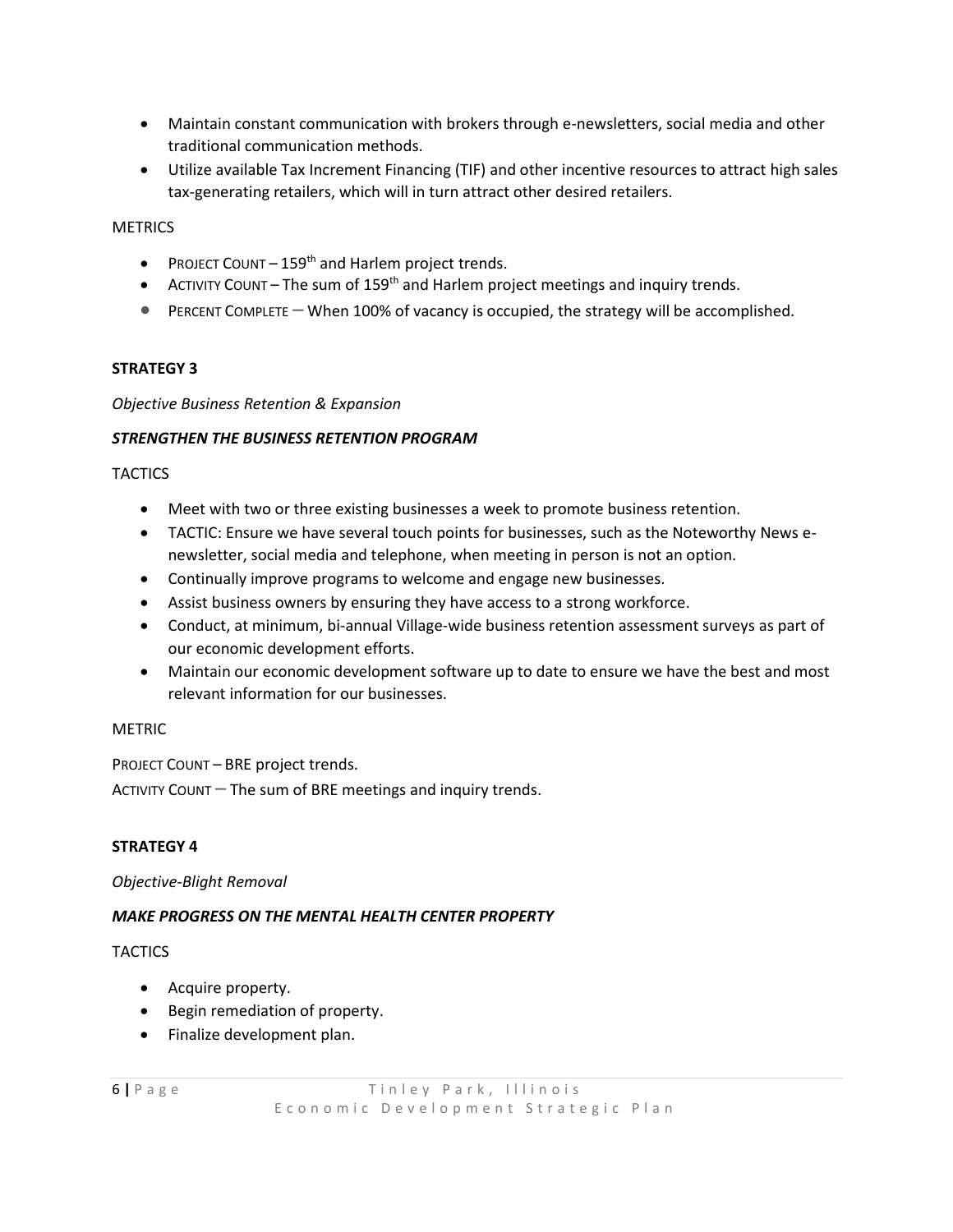**METRICS** 

- PROJECT COUNT MHC project trends.
- ACTIVITY COUNT The sum of MHC project meetings and inquiry trends.
- PERCENT COMPLETE When the MCH is developed, the strategy will be accomplished.

#### **STRATEGY 5**

Objective- Adequate Infrastructure

## *IMPLEMENT INFRASTRUCTURE IMPROVEMENTS FOR THE LAGRANGE ROAD CORRIDOR TO ATTRACT DEVELOPMENT*

**TACTICS** 

- Prioritize corridor improvements to support redevelopment and future land use.
- Prepare an infrastructure investment plan to support development along the corridor.

METRICS

- PROJECT COUNT La Grange infrastructure project trends.
- ACTIVITY COUNT The sum of La Grange infrastructure project meetings and inquiry trends.
- PERCENT COMPLETE When the La Grange infrastructure is complete, the strategy will be accomplished.

#### **STRATEGY 6**

*Objective- Sell Tinley*

#### *MARKET AND DEVELOP SITES SOUTH OF I-80*

**TACTICS** 

- Develop a consensus plan for the I-80 corridor.
- Continue to annex unincorporated parcels where appropriate.
- Develop and maintain partnerships with intergovernmental agencies as well as the Chicago Southland Interstate Alliance (CSIA).

**METRICS** 

- PROJECT COUNT I-80 attraction project trends.
- ACTIVITY COUNT The sum of I-80 business attraction meetings and inquiry trends.
- PERCENT COMPLETE When the I-80 area is developed, the strategy will be accomplished.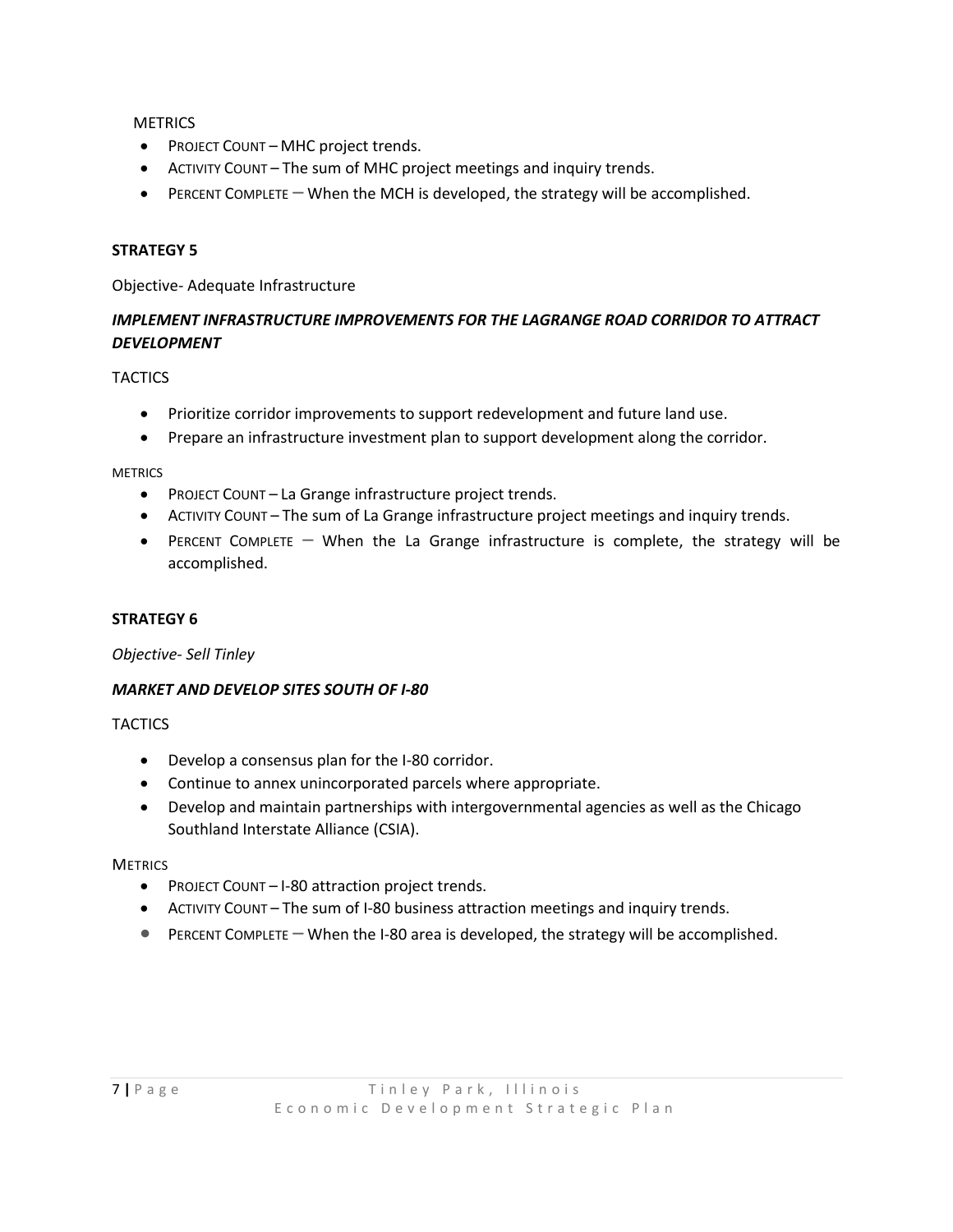#### **STRATEGY 7**

#### *Objective- Business Retention & Expansion*

#### *IMPROVE RELATIONSHIPS WITH DEVELOPERS AND BUSINESS OWNERS*

**TACTICS** 

- Streamline development-related review processes.
- Improve website to continue to make it more user-friendly.
- Continuously survey developers and business owners to determine how we are performing and how we can improve.
- Develop focused partnerships with major employers in the community.
- Continue to market to brokers and developers through the e-newsletter targeted to this group.

#### **METRICS**

- PROJECT COUNT –BRE Surveys
- ACTIVITY COUNT The sum of project meetings, surveys, communications and inquiry trends.
- PERCENT COMPLETE –When updates to website are completed this will be accomplished

## <span id="page-7-0"></span>PROJECTS

THE PROJECTS TO COMPLETE THE STRATEGIES FALL UNDER THREE CATEGORIES: IN-HOUSE PROJECTS, DEVELOPMENT PROJECTS AND DEALS. ALL THREE CATEGORIES AFFECT ONE ANOTHER. THE KEY TO A SUCCESSFUL PROJECT IS MOMENTUM. THE SUCCESS OF AN IN-HOUSE PROJECT COULD SPUR A DEVELOPMENT PROJECT WHICH IN TURN COULD ATTRACT A DEAL.

#### <span id="page-7-1"></span>In House Projects

**In-house projects set the economic development table. Examples include (but not limited to) grant creation, marketing, the annual business breakfast, roundtables, business retention and expansion, public relations and sales.**

#### <span id="page-7-2"></span>Development Projects

**Maintaining relationships with developers drives development. This involves tracking our available buildings, sites and encouraging spec buildings. It also involves identifying areas to annex, clean up and redevelop via land banking.**

#### <span id="page-7-3"></span>Deals

**The heart of Economic Development is the deal. If we do not take care of the deals we have, it will be difficult to attract new ones. All parties involved in the deal making process are our customers. We need them at the table and we need them keep coming back to the table.**